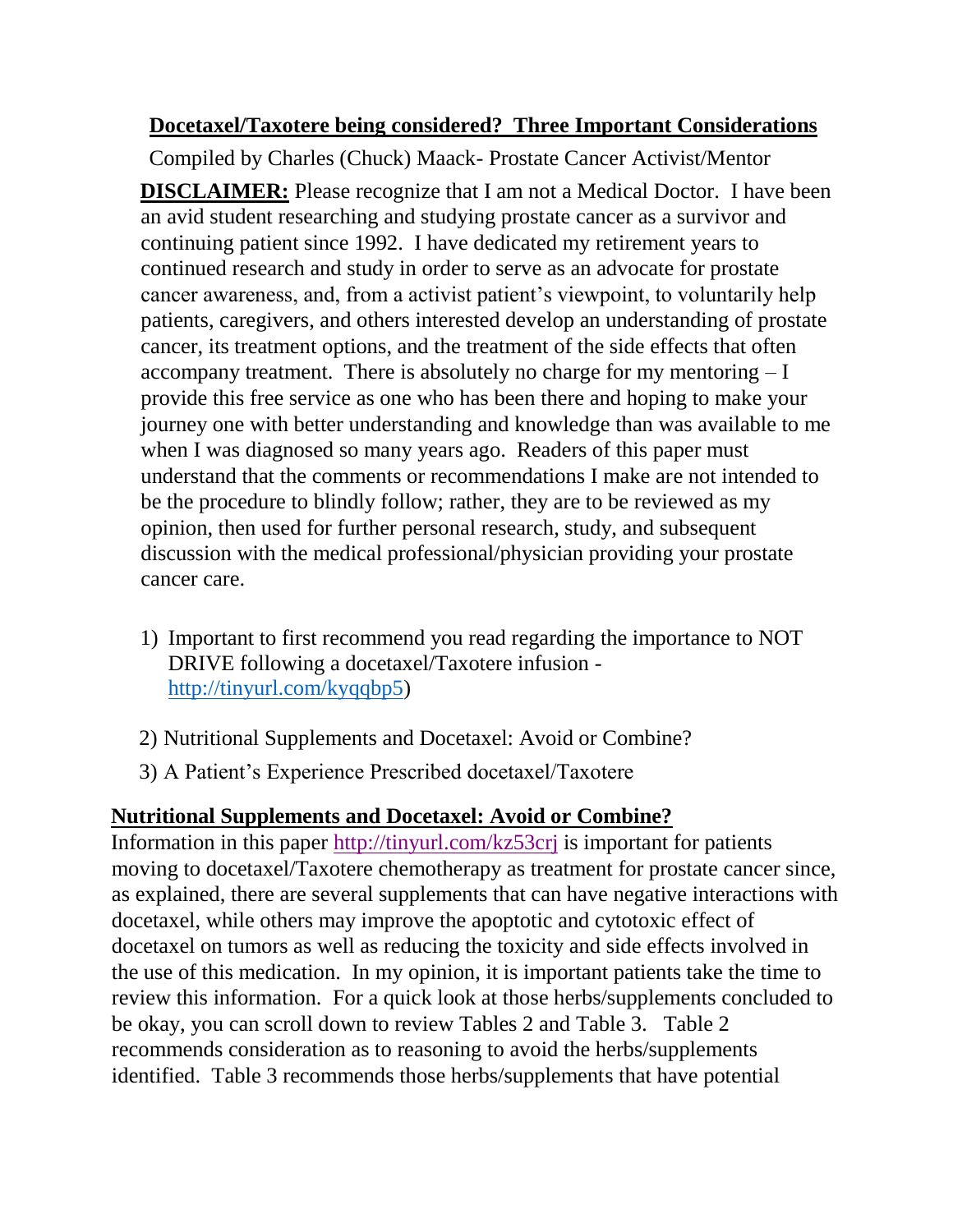benefit when taken with docetaxel/Taxotere. St. John's Wort is definitely recommended to AVOID as is Grapefruit Juice. Though there was some concern about Glutamine and Garlic, as noted in Table 2, both were still recommended for potential benefit as noted in Table 3. The herb Feverfew was identified as potential benefit in Table 2, but not listed in Table 3.

This paper indicates that it may be a good idea to stop intake of Fish Oil or fish in general during any period of chemotherapy. Not yet proven in humans, but still worthy of considering erring on the side of caution and avoiding fish oil and fish during chemotherapy should you be such a patient.

Fish Oil Consumption Linked to Chemoresistance

<http://tinyurl.com/m38xkur>

**A Patient's Experience Prescribed Docetaxel/Taxotere** (With Permission) The Experience of Prostate Cancer Patient John Arnold

(1) I started on 10mg. of Prednisone per day a few days before my first treatment, along with 20mg capsules of Omeprazole to minimize stomach upset from it.

(2) We'd done some research on how to avoid neuropathy, and pursued four strategies on that:

- We bought a jar of bulk Glutamine (available in "Health" stores and on-line) and I mixed a teaspoon of it with cold beverages (heat destroys its effectiveness) and drank one of those about four times a day the day before, the day of and for three or four days after each treatment),

**(INSERTING A CONCERN HERE: A patient who decided to follow these recommendations did some personal research and found these concerns regarding Glutamine:**

**"...However, laboratory studies suggest that glutamine may actually stimulate growth of tumors. Much more research is needed before it is**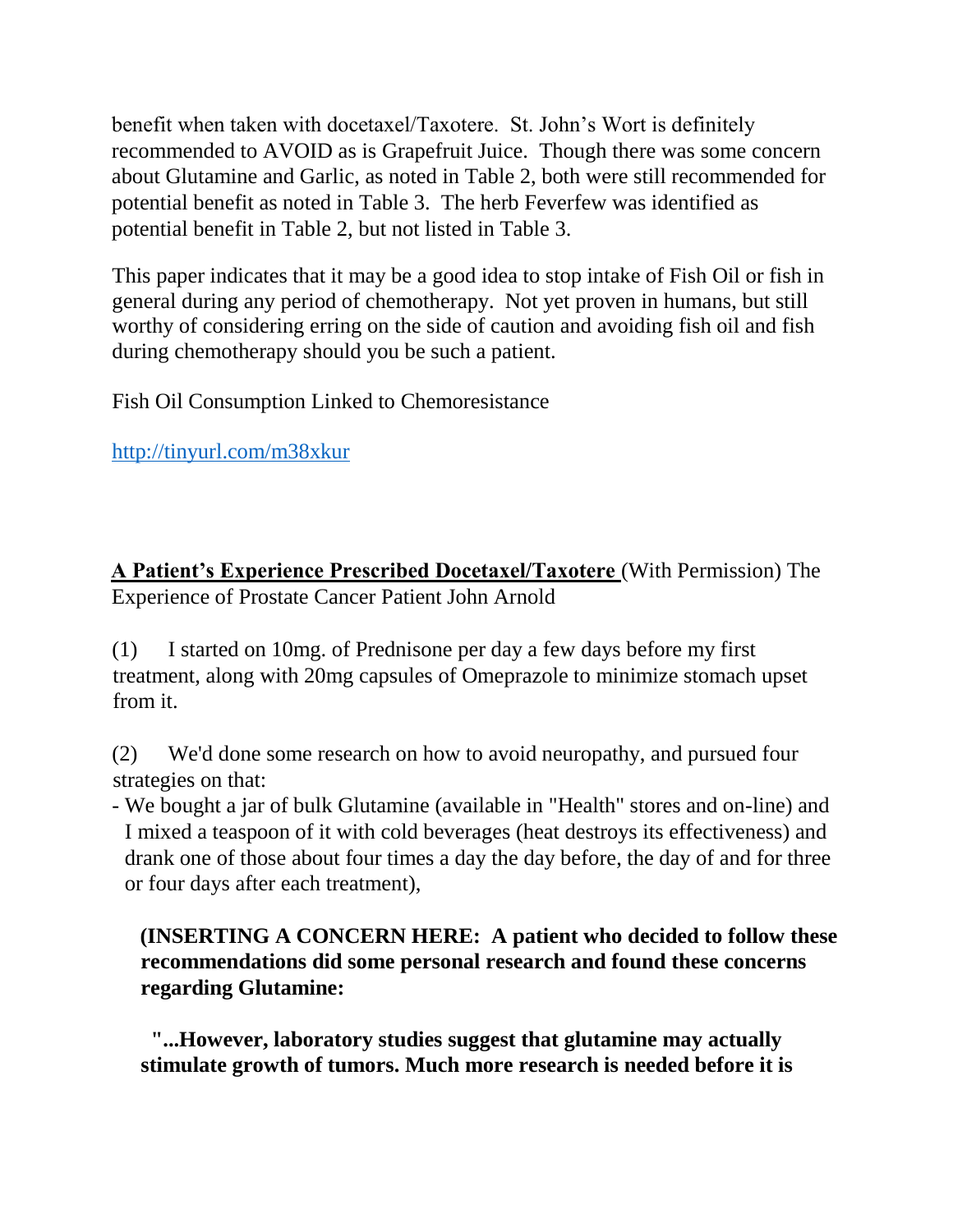**known whether it is safe to use glutamine if you have cancer {and } if you are receiving chemotherapy..."**

## **and and**

 **"Certain medications can also interact negatively with glutamine. Medications such as anticonvulsants, chemotherapy treatments, and lactulose may all have a decrease d effectiveness when taken with glutamine." (this was a warning given by a supplier of Glutamine).**

**In view of this information and that provided above at**  <http://tinyurl.com/kz53crj> **you may want to discuss glutamine with your treating physician or make your own decision as to whether or not to include this product that John included in his treatment)**

- During and for an hour or two after treatments I would suck on ice chips (available there at the place I was treated),

- During and for an hour or so after treatments I would press my fingernails to the cold metal water bottle I spooned my ice chips from), and
- I took my shoes off during treatments and otherwise tried to keep my feet at least cool as much as possible the day of and several days after each treatment. [Either as a result of doing those things or just from pure luck, I got through five every 21-day treatments without any neuropathy or mouth-sores issues.] [I listened to recorded music through earphones during treatments to keep my hands free for dealing with the ice. I probably had to unplug my I.V. pole from the wall and get over to the restroom three or four times during each treatment as a result of the amount of liquids I was ingesting. Someone on one of the prostate cancer support lists described that as "doing a pole dance"!]

(3) The week before my first treatment I got an under-skin "port-a-cath" I.V. port installed in my chest in anticipation of its being used for all things having to do with blood or I.V.'s thereafter, but it turns out that only certain, specially-trained nurses can use it, so all it ever got used for was my first four Taxotere treatments, and then unfortunately in setting up that fourth one the nurse punched the needle through the back of it, ruining it. For me, in retrospect, it was more trouble than it was worth.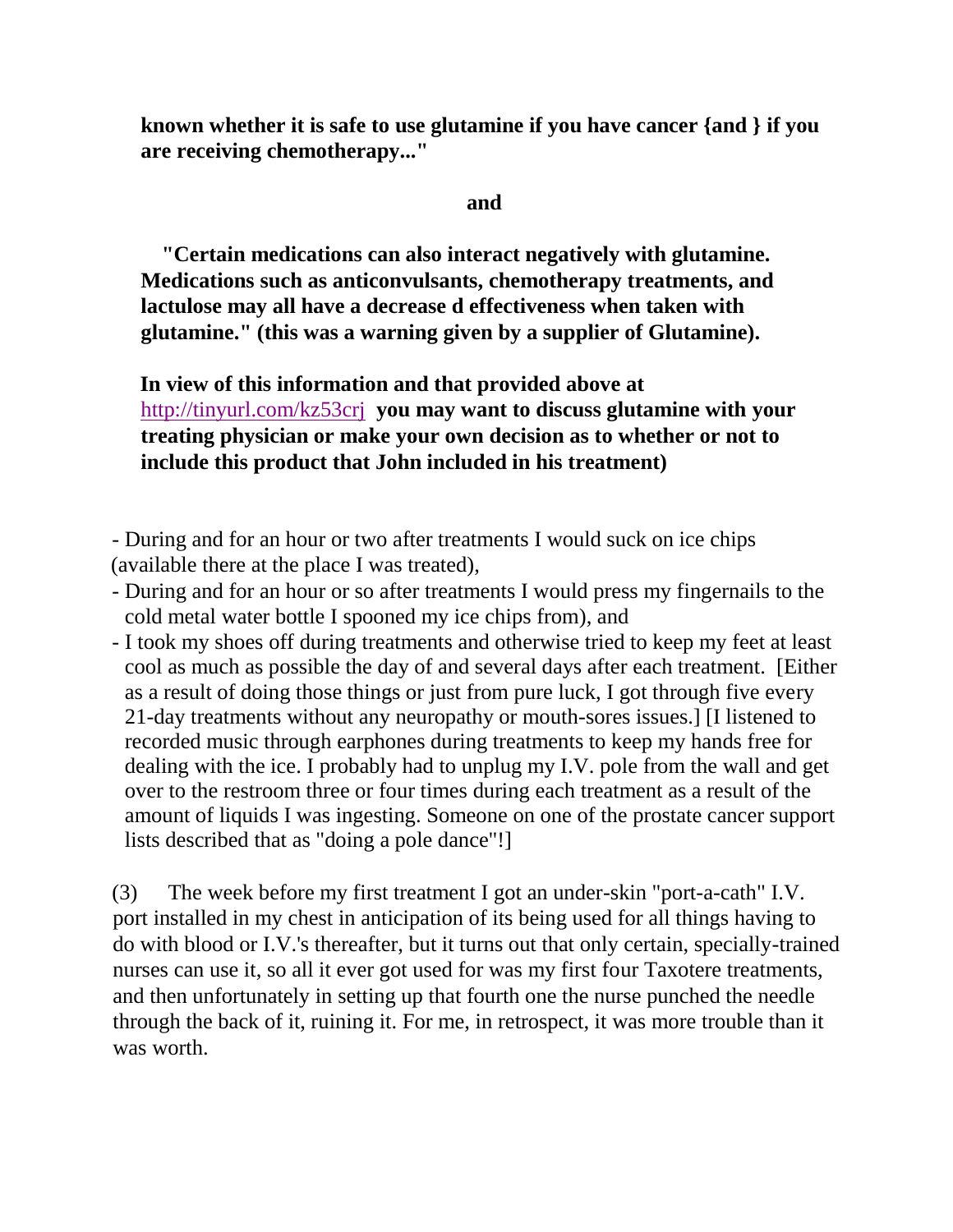- (4) At each treatment they would begin by giving me four different medicines via I.V. drips:
- 0.25 mg. Aloxi and
- 20 mg. Decadron to help minimize nausea, and
- 50 mg. Benedryl and
- 20 mg. Pepcid to reduce the chances of my having an allergic reaction to the Taxotere.
- (5) Something I very much appreciated: They began all my drips of Taxotere very slowly, at a rate I believe of 15 drips per minute for the first 15 minutes, and then doubled to 30 drips per minute for the next 15 minutes, then to 60 per minute the next 15 minutes, and then to maybe 90 per minute for the duration, so that if I did have an allergic or other unfavorable reaction we'd catch it sooner and with less Taxotere in my body than if they just began at 90 drips a minute. They checked with me every couple of minutes particularly during my first treatment to make sure I was breathing and feeling okay. That is no time for heroism or stoic "toughing it out", because allergic reactions can be lifethreatening. At the first inkling of trouble, hit that "Help!" button! .....I never did have any allergy problems with it.

(6) My doctor prescribed some 'take at home as needed' pills (10 mg. Prochlorperazine) for nausea, and urged that I take one at the first hint of possible nausea, and not to wait until it fully developed. So I did, but only twice, and that was the sum total of my nausea experience during all five treatments. **(MY NOTE ADDITION HERE: There is a new drug, Varubi/rolapitant approved in 2015 for chemotherapy-induced nausea and vomiting you and your physician may want to consider - Please review: [http://tinyurl.com/pulpxmm\)](http://tinyurl.com/pulpxmm)**

- (7) I didn't end up changing my diet or habits at all, other than Prednisone (and just nervous jitters?) disrupted my sleep somewhat, and [#'s 10, 11, & 12 below]:
- (8) My hair (and I had a lot of it) began falling out on Day 16 or 17 after my first treatment, and by probably Day 25 I was down to no body hair left at all, and just white, wispy peach fuzz where my head hair (top of head, eyebrows, eyelashes, beard and mustache) had been. However, on about Day 50 after my last treatment, arm, chest, and head hair have begun reappearing. Likewise, after about three treatments I began to experience difficulty focusing my eyes. I COULD focus them, but it was no longer automatic; I had to force the focus.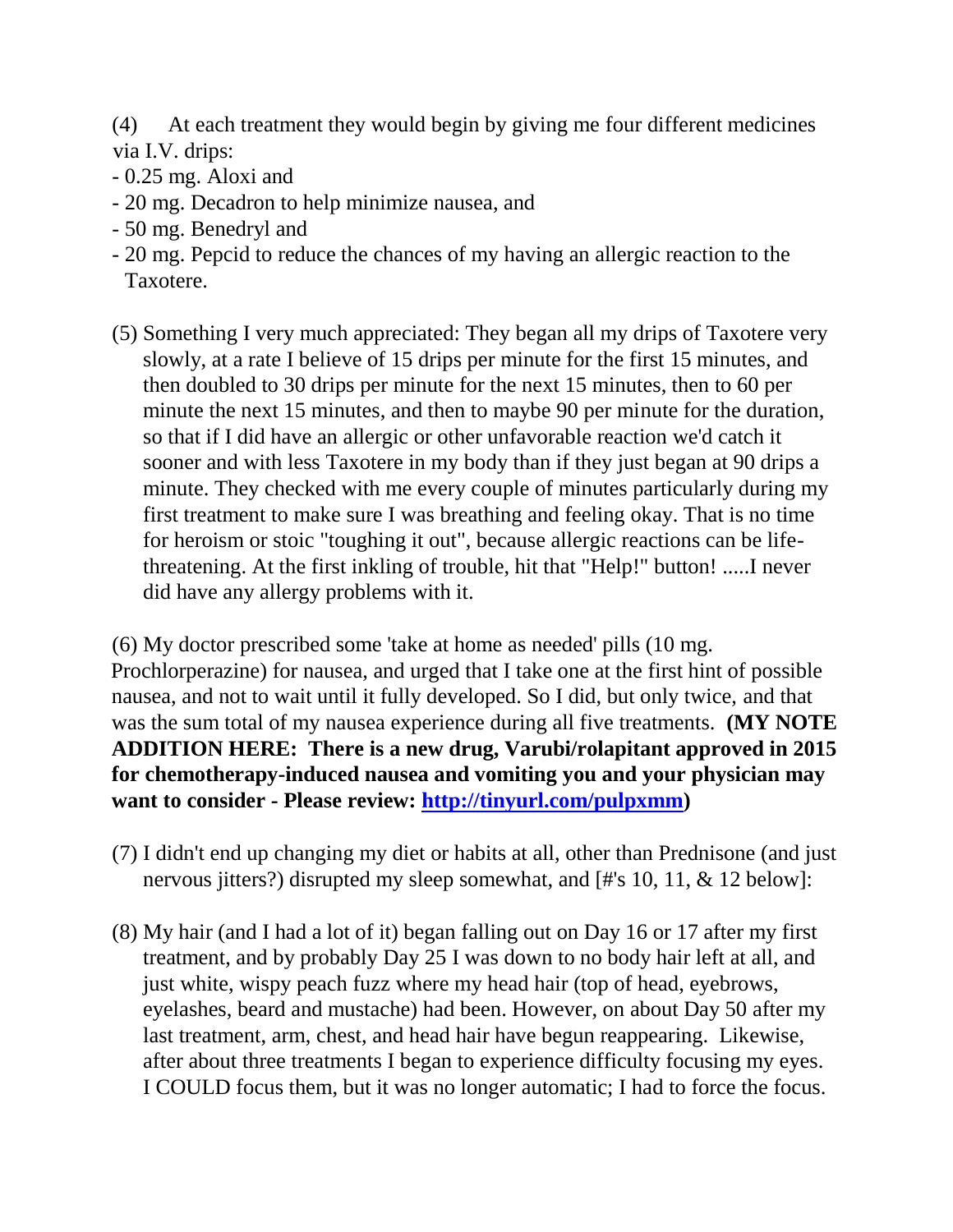That continued through my remaining treatments and for probably 40 days after the fifth and last one, but then completely cleared up.

(9) DURING YOUR TIME ON TAXOTERE, ASK FOR AND MAKE SURE YOU RECEIVE AND CAREFULLY REVIEW ALL BLOOD TEST RESULTS! I had blood tests the day of or day before each treatment, and 10 days after each treatment. After my first Taxotere treatment, my white blood cell counts dropped like a stone into the danger zone [according to the Cancer Center where I am being treated, 4.0 to 10.0 K/UL is "normal"]. I was flabbergasted when my Oncologist's [the one I fired] response to that was "so just stay away from germs"! Blood cell counts seem to drop for about 10 days after each treatment and then rebound at least somewhat. Because of my Oncologist's lack of concern, I did not get a Neulasta shot after my first treatment, but I did get one the day after all the other ones. Its cost (about \$2,600) and possible side-effects (the usual horrifying list) conspire against its being given willy-nilly, but my using it coincided with the fathers of two participants on the Advanced PCa site's being hospitalized with lifethreatening infections as a result of not being given those shots, so I was in no mood to take chances when avoiding the possibility of such infections was so easy and readily available. The only side-effect I had from the shots were: some bone discomfort from the bones housing the marrow that makes white blood cells as they whipped into hyper-activity, and at one point, a severe over-abundance of white blood cells in my bloodstream (31 K/UL)..... I had no side-effects from it, but I imagined my blood was the consistency of a strawberry milk shake!

(10) My three most important red blood cell measures all dropped into the "low" range, but none of them ever got low enough to prompt our giving me a shot of Procrit, Epogen or any of the other booster medicines, or of me getting a transfusion. Again, according to my Cancer Center's reports, "normal" is: 4.60-6.20 M/UL for Red blood cell counts

13.5-17.5 GM/DL for Hemoglobin (oxygen-carrying capacity of red blood cells) 41.0-53.0% for Hematocrit (what % of the blood is red blood cells)

.....My question to my new Oncologist was "Isn't getting 'low' on all three of those equal to getting dangerously low on one of them?" ....but he didn't/doesn't seem to think so, so we never did anything about them.

The unhappy realization that came later was that the drops in those counts isn't just as a result of the killing off of circulating cells, it is also as a result of damage to the bone marrow that produces them [the damage is done not only by the Taxotere, but also, and perhaps more importantly and more permanent is the "displacing" of marrow by cancer cells; apparently they can simply push marrow out of the way,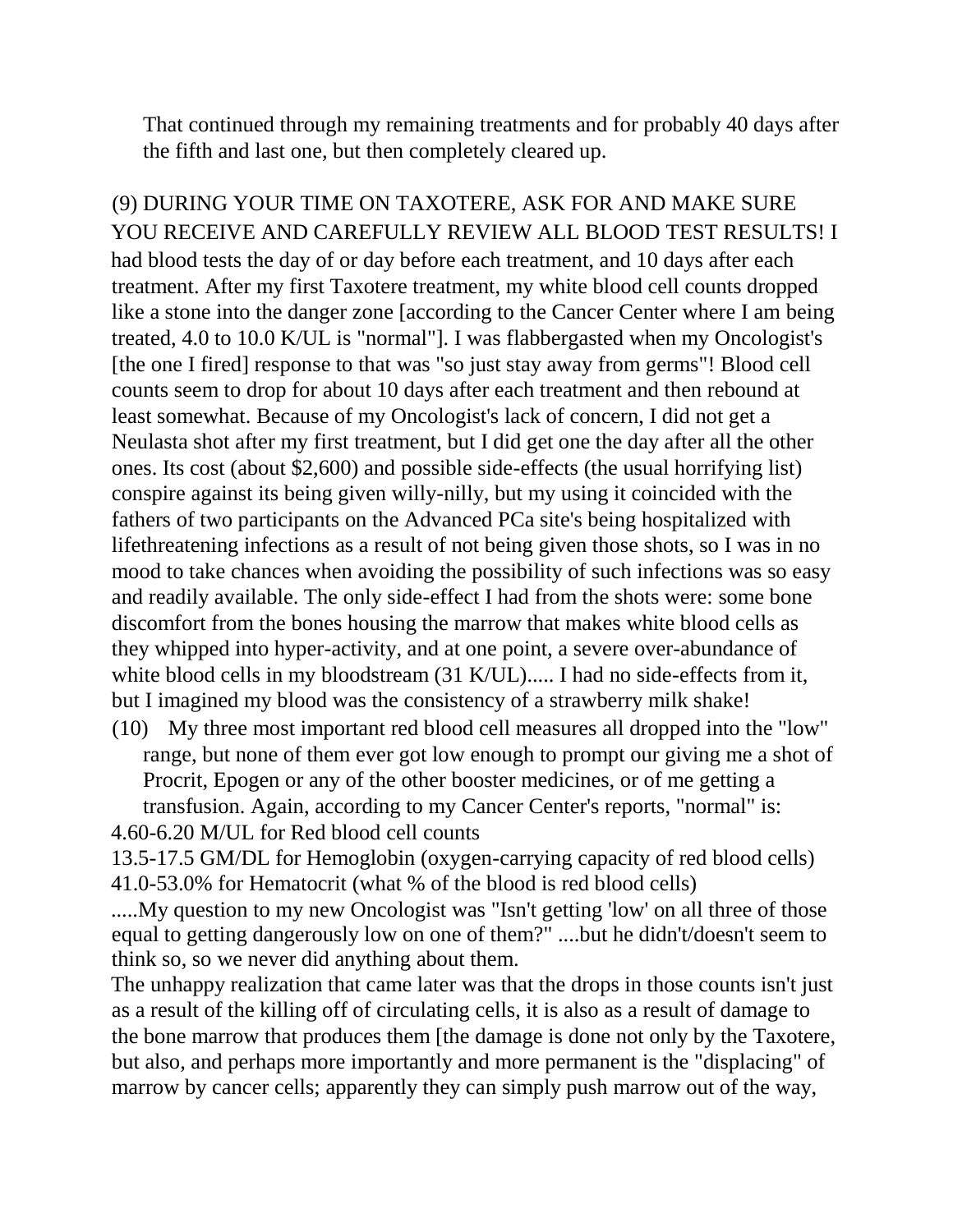giving it no place to do the good work it is supposed to do], and so the recovery time from having those low counts is apt to be months and not days. My counts are still low almost 60 days after my last treatment. --What having those low counts can do, among other things, is put immense stress on the heart, as it beats faster and faster in an effort to get enough oxygen circulated. When I found that my sitting/resting "normal" heartbeat was in the mid-90's per minute, and that slowly climbing a single flight of stairs would toss me into the 115 beats per minute range, I broke down and bought (I shopped around: best deal found K-Mart: \$29.99 back in their sporting goods department) a wrist-watch-like heart beat monitor so I can easily monitor and pace myself. Even now I still can't go to the gym, play tennis, or really do anything approaching "exertion"......which is a real drag for someone who relies on regular exercise for weight control and mental health preservation.

.......I am trying to think if there is anything I am forgetting...... I think the above is pretty much it. I had anticipated suffering lots of ugly side-effects, but really I feel like I came through it pretty much unscathed in the great scheme of things - hair loss, blood disruption, the eye focus issue - but nothing that sent me to the emergency room\* or that won't correct itself in time. \*When the nurse punctured the back of my chest I.V. port it let Taxotere leak into my chest tissue, and that produced an angry red swelling that looked so like a major infection that I did end up at the e-room and in the hospital for three days trying to deal with it. But that shouldn't be part of the "normal" Taxotere experience.

My PSA continued to rise through all five treatments, so we stopped at five. I would consider trying Taxotere again sometime in combination with other medicines that might enhance its effectiveness.

In today's mail I got a prostate cancer newsletter that included an article that attributed a guy's developing urinary problems to his having had radiation treatments eight years earlier........and it touched a little bit a nerve with me because as I've run the gauntlet of treatments one can do for PCa and have experienced side-effects, I've begun wondering more and more how to try to link particular side-effects back to particular treatments? For example, 12 days ago pretty much out of the clear blue sky I:

-lost my sense of taste and appetite,

-began suffering a lot of stomach pain/discomfort,

-began suffering extreme constipation,

-began suffering nausea (that finally has me taking the anti-nausea pills I didn't take when I was on Taxotere, and